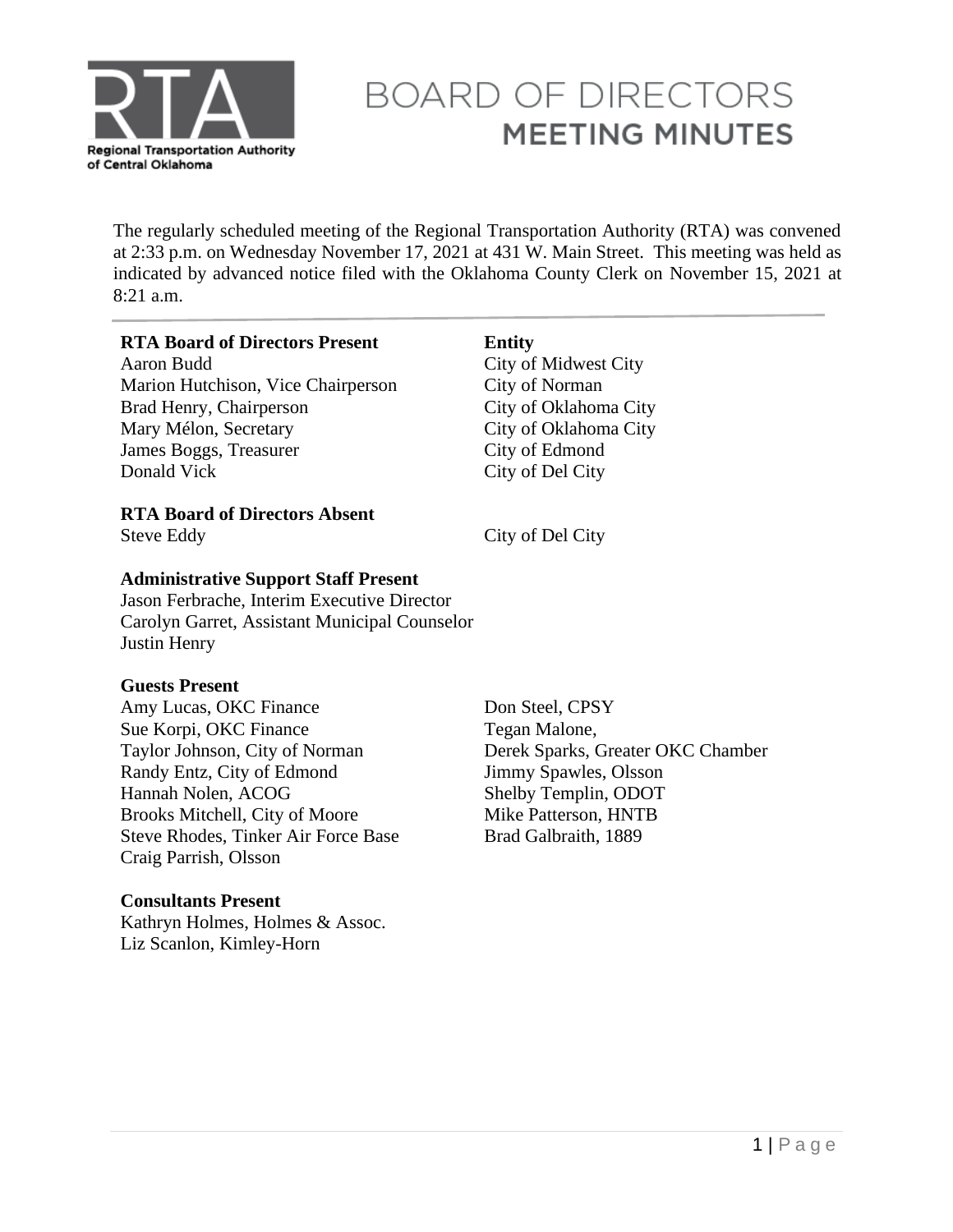

# **BOARD OF DIRECTORS MEETING MINUTES**

# **1. Call to Order**

Chairperson Henry called the meeting to order at 2:33 p.m.

# **2. Roll Call**

# **QUORUM PRESENT: Budd, Hutchison, Henry, Vick, Boggs, and Mélon. ABSENT: Eddy.**

### **3. Consider Approval of Minutes**

**A.** October 20, 2021 Regional Transportation Authority Regular Meeting

## **APPROVED. Moved by Budd, seconded by Mélon. AYES: Budd, Hutchison, Henry, and Mélon. ABSTAIN: Boggs and Vick. NAYES: None.**

#### **4. Executive Director Reports**

Interim Executive Director Ferbrache informed the Board that staff were successful in obtaining the RAISE Grant. The federal government will contribute \$800,000. The local match would be about \$500,000. Mr. Ferbrache thanked the Board for its continued support.

Chairperson Henry thanked staff for all their hard work in making this happen.

#### **5. Committee Reports – Board of Directors**

**A.** Property Acquisition Committee

Vice Chairperson Hutchison stated the Property Acquisition Committee did not meet.

**B.** Outreach Committee

Director Mélon stated the Outreach Committee met with the FTA to update them on the Alternative Analysis. The committee will continue to meet regularly with our partners.

#### **6. Receive Financial Reports and Ratify and Approve Claims for Period of October 1,**